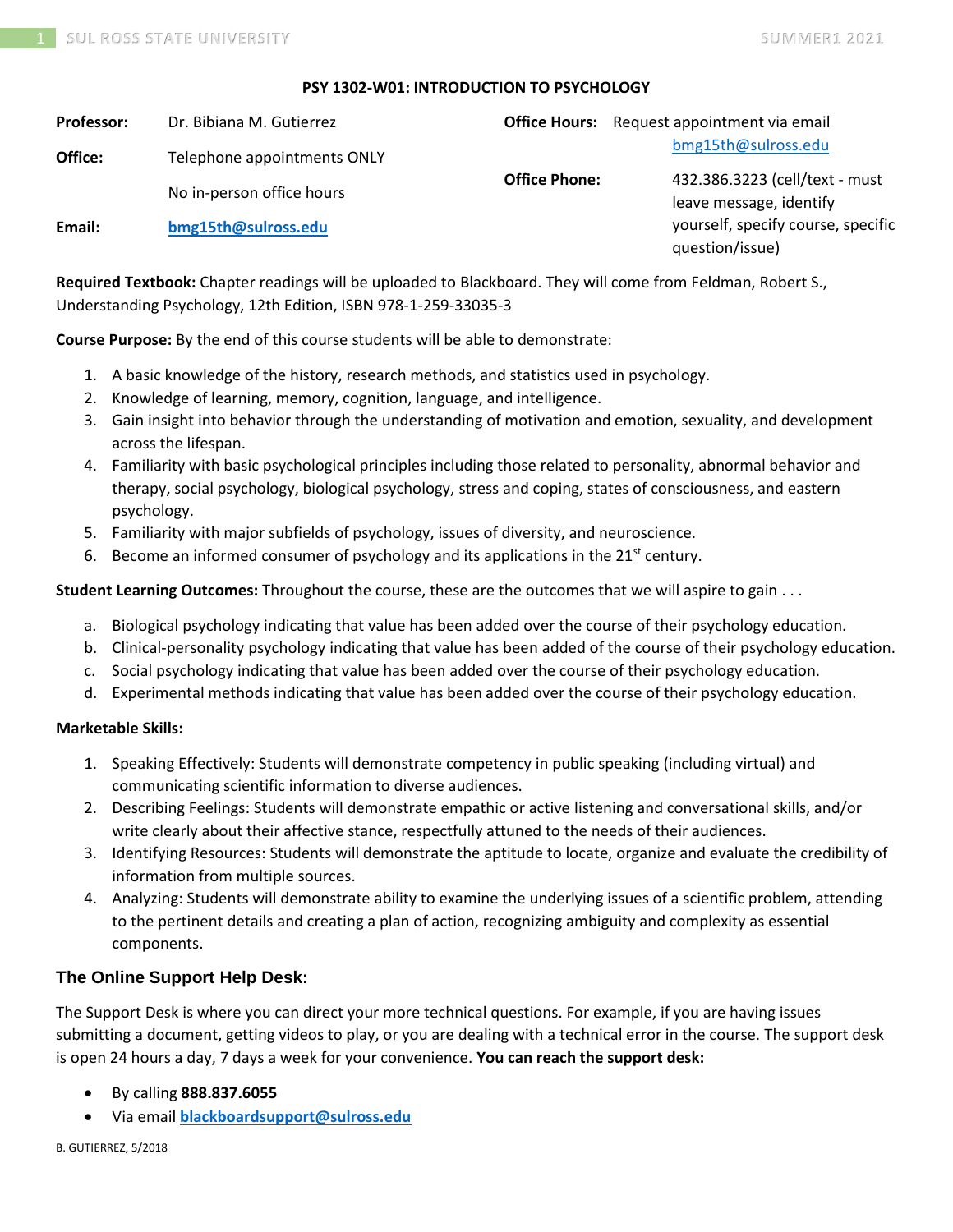- Using resources from the **Technology Support tab** within blackboard
- Clicking the **Support Desk graphic** on the course homepage

## *\*As always, academic questions about course assignments, due dates and general course questions should be directed to me (instructor).*

**Distance Education Statement:** Students enrolled in distance education courses have equal access to the university's academic support services, such as Smarthinking, library resources, online databases, and instructional technology support. For more information about accessing these resources, visit the SRSU website. Students should correspond using Sul Ross email accounts and submit online assignments through Blackboard, which requires secure login information to verify students' identities and to protect students' information. The procedures for filing a student complaint are included in the student handbook. Students enrolled in distance education courses at Sul Ross are expected to adhere to all policies pertaining to academic honesty and appropriate student conduct, as described in the student handbook. Students in webbased courses must maintain appropriate equipment and software, according to the needs and requirements of the course, as outlined on the SRSU website.

### **Course Policies:**

### **1. Participation:**

This is a web-based course during a 6 week summer session, so there are no regular classroom meetings. *However, your active, daily participation in this course is essential and required in order to be successful.* The speed of a summer course condenses the 15 weeks of a normal semester into 6 very short weeks.

#### *There is absolutely no time to procrastinate; once you get behind it is extremely difficult to catch up.*

#### 2. **Regular communications with the professor:**

It is essential that you keep me current on your progress and any difficulties you may be having so that I can respond in real time to support your success. The most efficient way of contacting me is the **VIRTUAL OFFICE** on Blackboard which gives you instructions depending on the nature of your question. **If you call my cell phone you must leave a message for me to call you back; I do not answer unknown numbers.**

#### **3. Students with Special Needs:**

Sul Ross State University (SRSU) is committed to equal access in compliance with Americans with Disabilities Act of 1973. It is SRSU policy to provide reasonable accommodations to students with documented disabilities. It is the Student's responsibility to initiate a request. **Please contact Ms. Rebeca Wrenn, Counselor, Accessibility Services Coordinator, Ferguson Hall (Room 112) at 432.837.8363; mailing address is P.O. Box C-171 Sul Ross State University, Alpine, Texas 79832. Students should then contact the instructor as soon as possible to initiate the recommended accommodations.**

#### **4. Religious Observance:**

Any student who is unable to participate in the course for the observance of a religious holy day will be allowed to make-up an exam or complete an assignment scheduled for that day. Arrangements for missing an exam or assignment due to a religious observance must be made with the instructor prior to that absence.

#### **5. Course Behaviors - Respect and Disruptions:**

Watch the **VIDEO on NETIQUETTE** on Blackboard. You are encouraged and expected to openly engage in discussions, ask questions, share ideas, and express your thoughts in this web-based course in the same manner as in a face-to-face course. Please treat each other with dignity and respect and avoid disruptive behaviors. You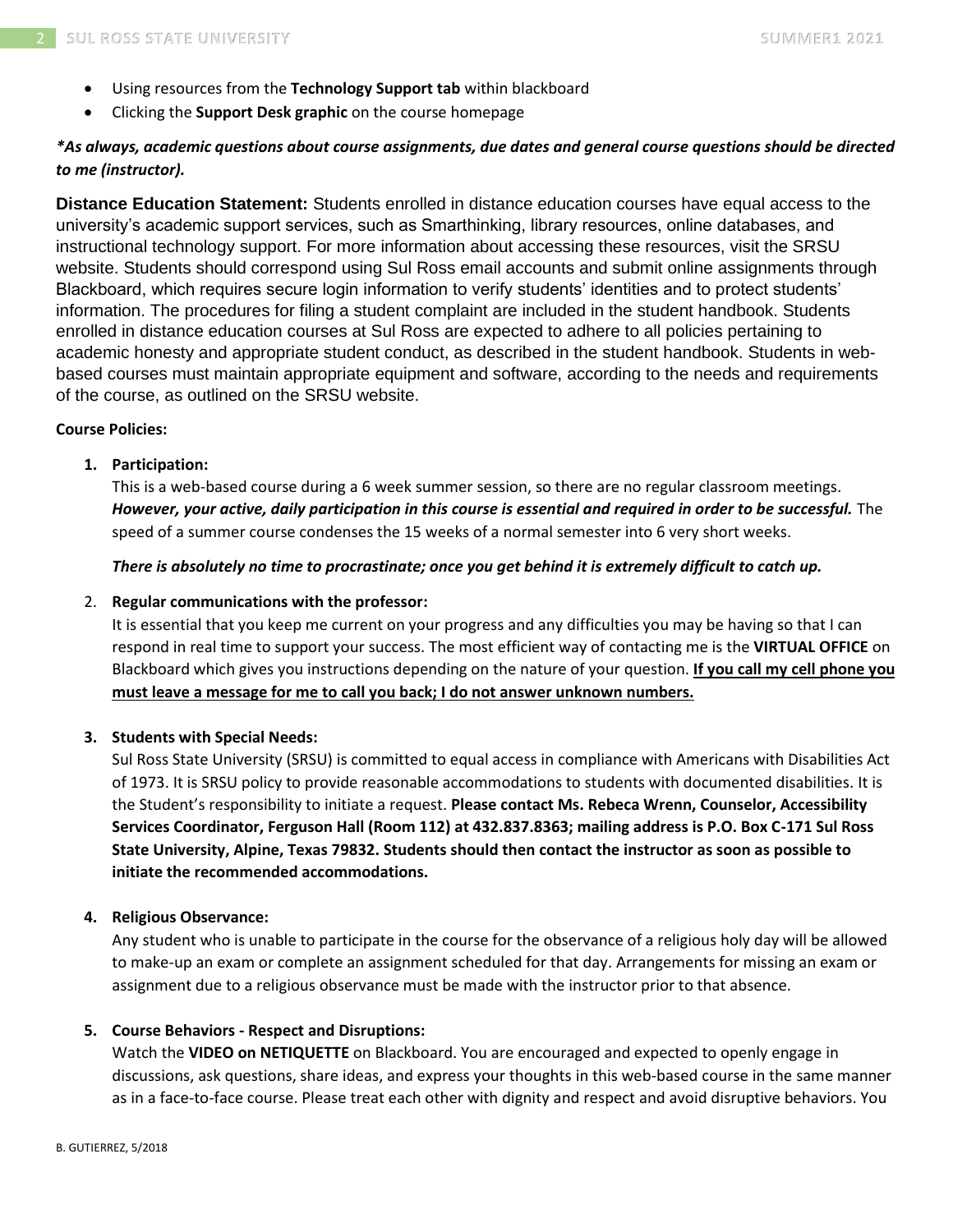are responsible for knowing what behaviors are acceptable versus unacceptable as referred to in the Student Conduct and Discipline section of the SRSU Student Handbook [\(http://www.sulross.edu/sites/default/files//sites/default/files/users/docs/stulife/student\\_conduct\\_discipline.p](http://www.sulross.edu/sites/default/files/sites/default/files/users/docs/stulife/student_conduct_discipline.pdf) [df\)](http://www.sulross.edu/sites/default/files/sites/default/files/users/docs/stulife/student_conduct_discipline.pdf).

## **6. Academic Integrity:**

Any instance of academic misconduct such as turning in an identical written assignment for another course without approval, cheating and plagiarizing written assignments, collusion, or misrepresenting facts will be punished to the full extent of the university's disciplinary policy and/or through legal action if indicated. You are responsible for reading the statement on *Academic Honesty* in the SRSU Student Handbook [\(http://www.sulross.edu/sites/default/files//sites/default/files/users/docs/stulife/student\\_conduct\\_discipline.p](http://www.sulross.edu/sites/default/files/sites/default/files/users/docs/stulife/student_conduct_discipline.pdf) [df](http://www.sulross.edu/sites/default/files/sites/default/files/users/docs/stulife/student_conduct_discipline.pdf) ). The faculty considers academic dishonesty to be a serious matter and will act accordingly. Students caught engaging in any form of academic dishonesty will receive no credit for assignments/exams and more severe penalties may be pursued, including but not limited to failing the course.

### 7. **Communicating with the Professor:**

The best way to contact me is through the **VIRTUAL OFFICE** on Blackboard. For **PERSONAL or PRIVATE ISSUES** email the professor directly at [bmg15th@sulross.edu.](mailto:bmg15th@sulross.edu) I strive to respond as soon as possible. If you do not receive a reply within 24 to 48 hours during the work week, please resend your email or call me at 432.386.3223 and leave a message so that I will return your call; I do not answer unknown phone numbers. During weekends and holidays there may be a longer delay in my responding.

### **COURSE REQUIREMENTS:**

- 1. **Regular and active Blackboard Participation (BP = 50 points; 10 points/week).** Your individual activity on Blackboard will be monitored via logs maintained by Blackboard. It is your responsibility to check your email daily and for any announcements relevant to this course. (This is a subjective judgment on my part regarding the quality of your participation, taking exams when scheduled, and posting as required by due dates).
- 2. **Complete ORIENTATION TO BLACKBOARD if this is the first time you have taken a web-based course. Review if needed.**
- **3. Five (5) Exams (each EXM = 100 points; 500 total points).** *There are ABSOLUTELY NO MAKE-UPS on the Final Exam. It is NOT cumulative.*
- *4.* **Discussion Posts (DP = 20/post; 120 pts total)** (paragraph in the range of 3 4 sentences or more if you wish) of your thoughts, feelings, ideas, and/or reactions to your chapter readings. *These summaries will be posted publicly for all students in the course to view* for the purpose of creating a sense of universality of your experience and enhancing shared learning. It can also be a springboard to encourage conversations (threads) among students. *Please be mindful that once posted, your post cannot be changed or deleted, and will be monitored by the professor.*
- *5.* **Summary Paper (SP = 50 points).** A summary of your experience in this course, what you learned, how you may have changed, future aspirations, etc. *Does not need to be in any specific writing format.* ☺ **Your work will be graded on organization, grammar, spelling, and quality of effort.** Paper must be 2-3 pages double-spaced

#### **EXAMPLE:**

**(50 pts – BP) + (OBB – 25pts) + (EXM1 – 82pts) + (EXM2-85pts) + (EXM3-93pts) + (EXM4 – 85pts) + (EXM5-91pts) +** 

**(DP - 110) + (SP – 50pts) = 671/745 = 90.07 = "A"**

#### **GRADE SCALE:**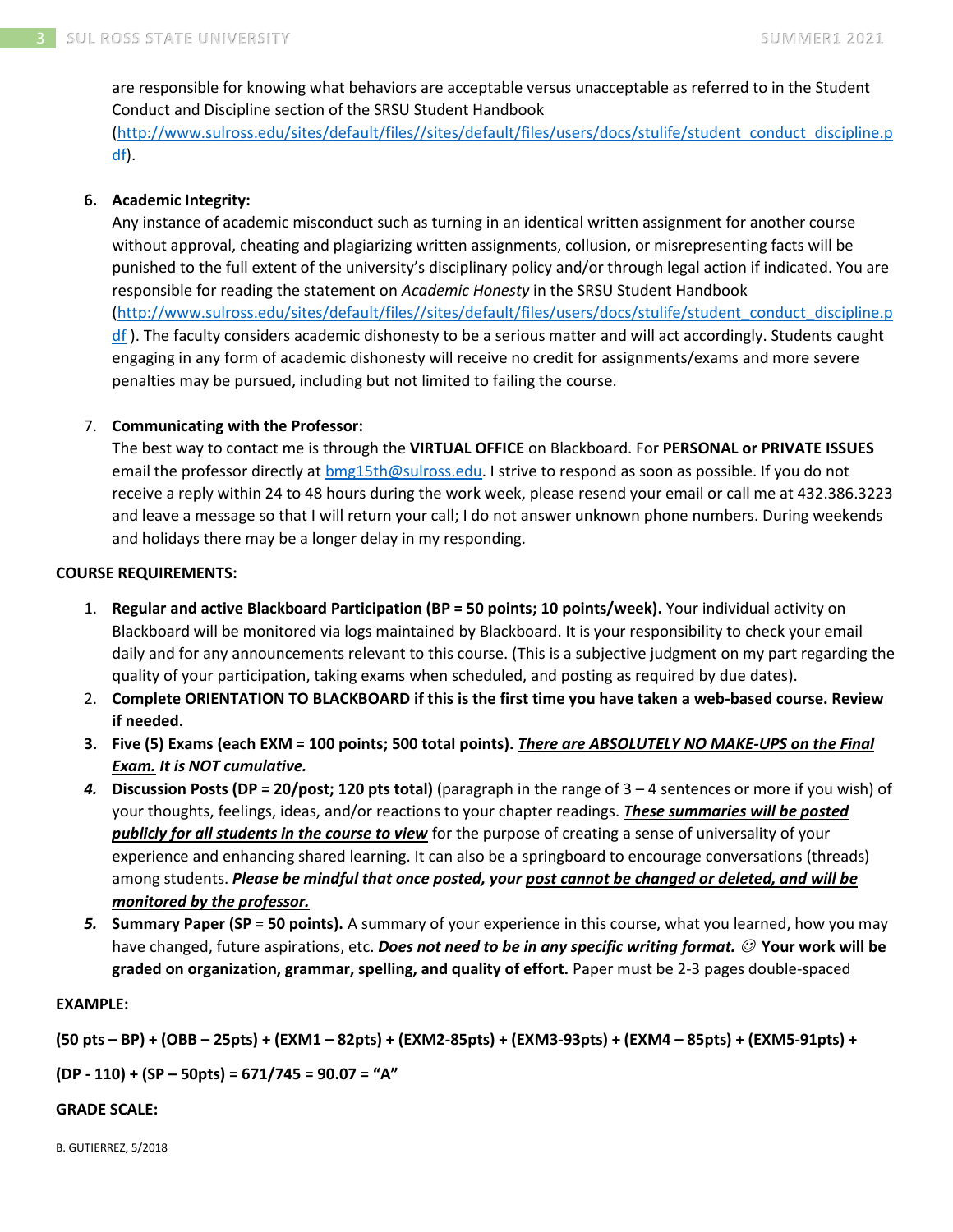#### **90–100 = A; 80 –89 = B; 70–79 = C; 60-69 = D; 0-59 = F**

**\*EXTRA CREDIT**: There is NO extra credit offered in this course.

**PLEASE READ:** During the course of this class, Students may have strong emotional/psychological reactions to the course material and/or discussions. If you feel that you are having difficulty with the learning environment, please discuss this with me immediately before continuing the course. Counseling and Accessibility Services

[\(http://www.sulross.edu/section/2408/counseling-accessibility-services\)](http://www.sulross.edu/section/2408/counseling-accessibility-services) can provide brief, short-term individual and group counseling or refer you to off-campus providers. You have already paid for these services through your Student Service Fee, whether you use them or not.

*If you have any issue or concern, I would appreciate you speaking with me first. If you feel we cannot come to a reasonable resolution, know that you can speak with the BASS Department Chair, Dr. Mark Saka (432.837.8157) regarding your concerns.*

*I endeavor to maintain as safe as possible learning environment for all and expect the highest standard of conduct from each one of us and the collective. I welcome constructive feedback in the service of this goal.*

*This syllabus is accurate to the best of my ability, but I reserve the right to modify it at any time and will inform you as soon as possible. If I do make any changes, I aspire to do so for the reasons of student fairness and/or circumstances beyond my control.* 

### **COURSE SCHEDULE**

| <b>WEEK</b>           | <b>ASSIGNMENTS &amp; DUE DATES</b>                                                |
|-----------------------|-----------------------------------------------------------------------------------|
| $W - 6/2$             | First day of class                                                                |
| WEEK 1 $(6/2 - 6/6)$  | >READ Chapters 1 & 2 (by Friday 6/4)                                              |
|                       | >SYLLABUS QUIZ and START HERE orientation to Blackboard (by Sunday 5/24 midnight) |
|                       | >POST1 Introduce yourself (by Sunday 6/6 midnight)                                |
| WEEK 2 $(6/7 - 6/13)$ | > POST2 on Chapters 1 & 2 (by Monday 6/7 midnight)                                |
|                       | >READ Chapters 3 & 4 (by Friday 6/11)                                             |
|                       | >EXAM1 over Chapters 1 & 2 Available on Blackboard (90 mins to complete)          |
|                       | Open from 8am (Monday 6/7) CLOSES midnight (Sunday 6/13)                          |
| WEEK 3 (6/14 - 6/20)  | > POST3 on Chapters 3 & 4 (by Monday 6/14 midnight)                               |
|                       | >READ Chapters 5 & 6 (by Friday 6/18)                                             |
|                       | >EXAM2 over Chapters 3 & 4 Available on Blackboard (90 mins to complete)          |
|                       | Open from 8am (Monday 6/14) CLOSES midnight (Sunday 6/20)                         |